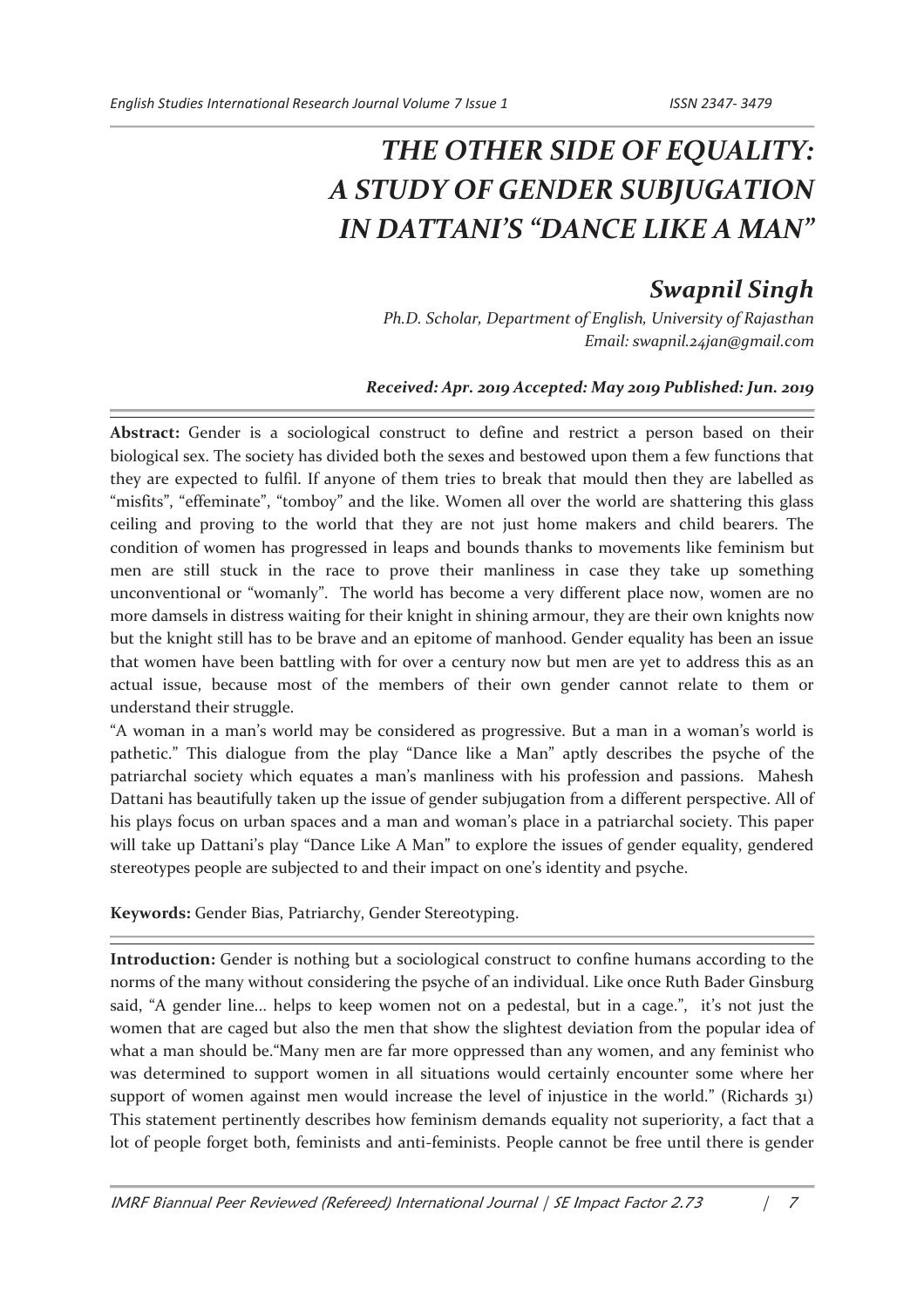equality, not in a true sense though. Until people are allowed to do what they really want to do instead of conforming them to the prescribed gender roles injustice will always prevail. According to Judith Butler, gender is functional and is learnt by an individual based on their upbringing and the society that surrounds them. No one is born into a gender, sex is biological but gender is a sociological construct whose values are predetermined.

Women in this century are better off than men because when they say they are being discriminated against, people understand it but when men say the same, they are asked to "man-up". The idea being that a man is a strong and brave individual who is emotionally stoic and rational, commands the respect of other men, contributes towards the welfare of the society and supports himself and his family. A manly man is not dependent on others for food on his table, he is the bread earner and that is his function in the family. Jairaj Parekh from *Dance Like A Man*, according to this narrow understanding, does not qualify to be a man in the views of his patriarchal father, Amritlal Parekh. In his youth he was dependent on his father Amritlal, a freedom fighter and social reformer, and later he lets his wife, Ratna, take control of his life. He is a Bharatnatyam dancer and according to his father this career choice makes Jaipraj less of a man as is clearly evident in this dialogue by Jairaj expressing the views of his father, " The craft of a prostitute to show off her wares- what business did a man have learning such a craft? Of what use could it be to him? No use. So no man would want to learn such a craft. Hence anyone who learnt such a craft could not be a man."(25). In patriarchy, even art is gender specific so a man cannot be a classical dancer, cannot have long hair and should have a proper gait especially if he is in a field dominated by females. Long hair and slightly effeminate walk of Jairaj's *guruji*( teacher) makes Amritlal uncomfortable but the long hair of a *sashu (monk)* is acceptable to him. The same physical aspect is desirable in one man but not desirable in another because of the difference of profession, this is the hypocrisy of gender construction and patriarchy.

*Dance Like A Man* questions the patriarchy in the light of predetermined norms of gender roles and the conflict that arises in such a society when any individual attempts to deviates from these accepted norms. Dattani through the premises of his play has brilliantly provided an insight into gender roles and inequality. He presents the predicament that results from the stereotypical gender construction of the society through the life of the protagonist, Jairaj Parekh. Jairaj would make every patriarch uncomfortable with his passion for dancing and the will to follow this passion and make it a profession. With his dancing bells and sometimes dressing up as a woman for a role, Jairaj breaks all the norms of what a 'man' should be. Jairaj is far more progressive than the society of his time and this causes conflict in the family whose head cannot tolerate non-conformity with the 'normal'. Amritlal Parekh likes to maintain an image of progressive man but it's a fake one. He is progressive to the extent where his fundamentals aren't compromised with but as soon as he is confronted with an alien situation, like his son taking up dancing as a profession, he discards the sham and reverts to his conservative self.

According to Amritlal a "man's happiness lies...In being a man."(49). Here Amritlal means the patriarchal definition of what a man should be and thus colludes with his clever daughter-in-law to make Jairaj a man who is 'worthy'. The only reason Amritlal deems Jairal unworthy is because of the choice of his profession. Dattani constantly questions the idea and definition of man throughout the play. Through the character of Jairaj, Dattani has presented the inner turmoil of a man who is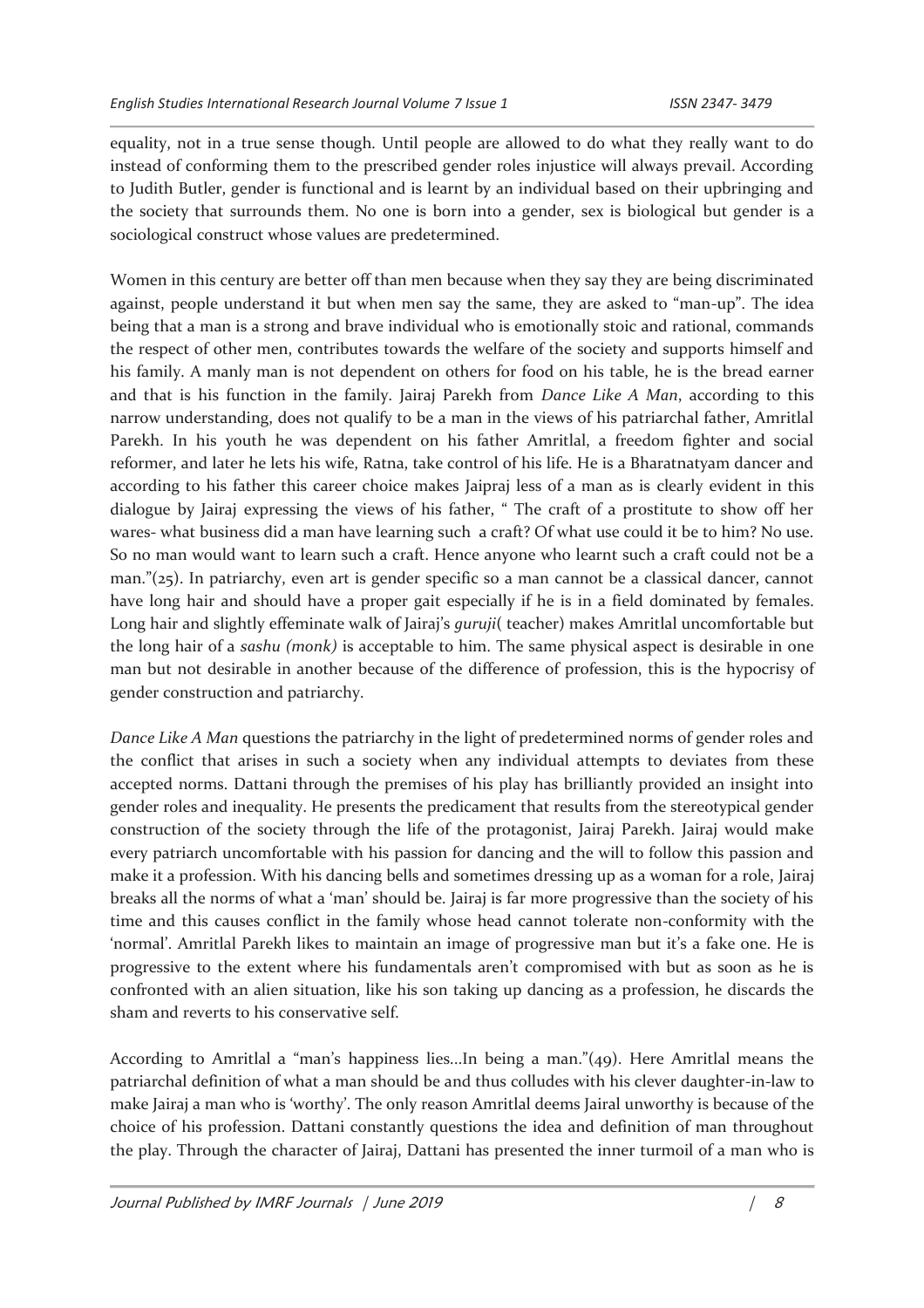oppressed both by the member of his sex and the opposite sex. Thus, such a man becomes doubly marginalised, first by the opposite sex that considers him weaker and incapable and then his own that is unable to understand the reason for such a diversion from the acceptable norms of society and is considered queer. The perfect example of this is the discrimination meted out to gays because they are considered weak by women and effeminate by men. People have a tendency to link sex with performance of gender roles and sexual orientation without realising the different ideas they represent.

Jairaj thus becomes a tragic figure. He neither fits his father's definition of a man nor his wife's definition, which are quite similar to one another. Ratna married Jairaj because he was a dancer but the same quality renders him dependent on his father and this makes Jairaj less of a man in Ratna's opinions, as is evident in the dialogue, "You! You are nothing but a spineless boy who couldn't stay away from his father's house for more than forty-eight hours."(21). In another attack she says, "You stopped being a man for me the day you came back to this house..."(21). She rebukes Jairaj for returning to his father's house but does not address the circumstances they had to return in. Jairaj questions her idea of a man, "While your uncle asked you to go to bed with him? Would I have been a man then? Giving my wife to her own uncle because he was offering us food and shelter?" (31). The dialogue displays Jairaj's anguish, his frustration with the idea of a man, the idea he does not conform to but is expected to abide by. In another dialogue he questions Ratna when they are unable to find a musician for their daughter, Lata's performance, "Will finding a musician make me a man?"(21). Jairaj is tormented by the idea of man that he cannot be nor understand. His father would have preferred if he had a hobby like playing cricket instead of becoming obsessed with a woman's art. After years of being rebuked by his father and wife, Jairaj internalizes their idea of what a man should be resulting in identity crisis, as it becomes apparent in this dialogue," After forty years, she tells me she doesn't think of me as a man. Just a spineless boy. And you know what I think? I think she is right!" (26).

Amritalal's schemes for his son and his ideas like "A woman in a man's world may be considered as being progressive. But a man in a woman's world is pathetic."(50) destroy Jairaj. When Ratna and Amritlal conspire, they both think of their own interests instead of thinking about what was best for Jairaj, this is the tragedy of humanity. Jairaj's career is destroyed by his own loved ones so they could achieve their own motives at the stake of his wellbeing. He in turn blames them for the failure he becomes in life. Jairaj's frustration and longing for dignity are well expressed in this dialogue when he asks Ratna to give him back his self-respect, "You took it when you insisted on top billing in all our programmes. You took it when you made me dance my weakest items. You took it when you arranged the lighting so that I was literally dancing in your shadow. And when you called me names in front of other people."(70). Ratna did not treat him as an equal even though he was her life partner and instead of encouraging and helping him, she wrecked him beyond repair.

Thus, Jairaj becomes a symbol for the other side of gender inequality, the one that is practiced against men, and the one that is neglected. In his book, *The Second Sexism* David Benatar addresses this discrimination:

In those societies in which sex discrimination has been recognized to be wrong, the response to this form of discrimination has targeted those attitudes and practices that